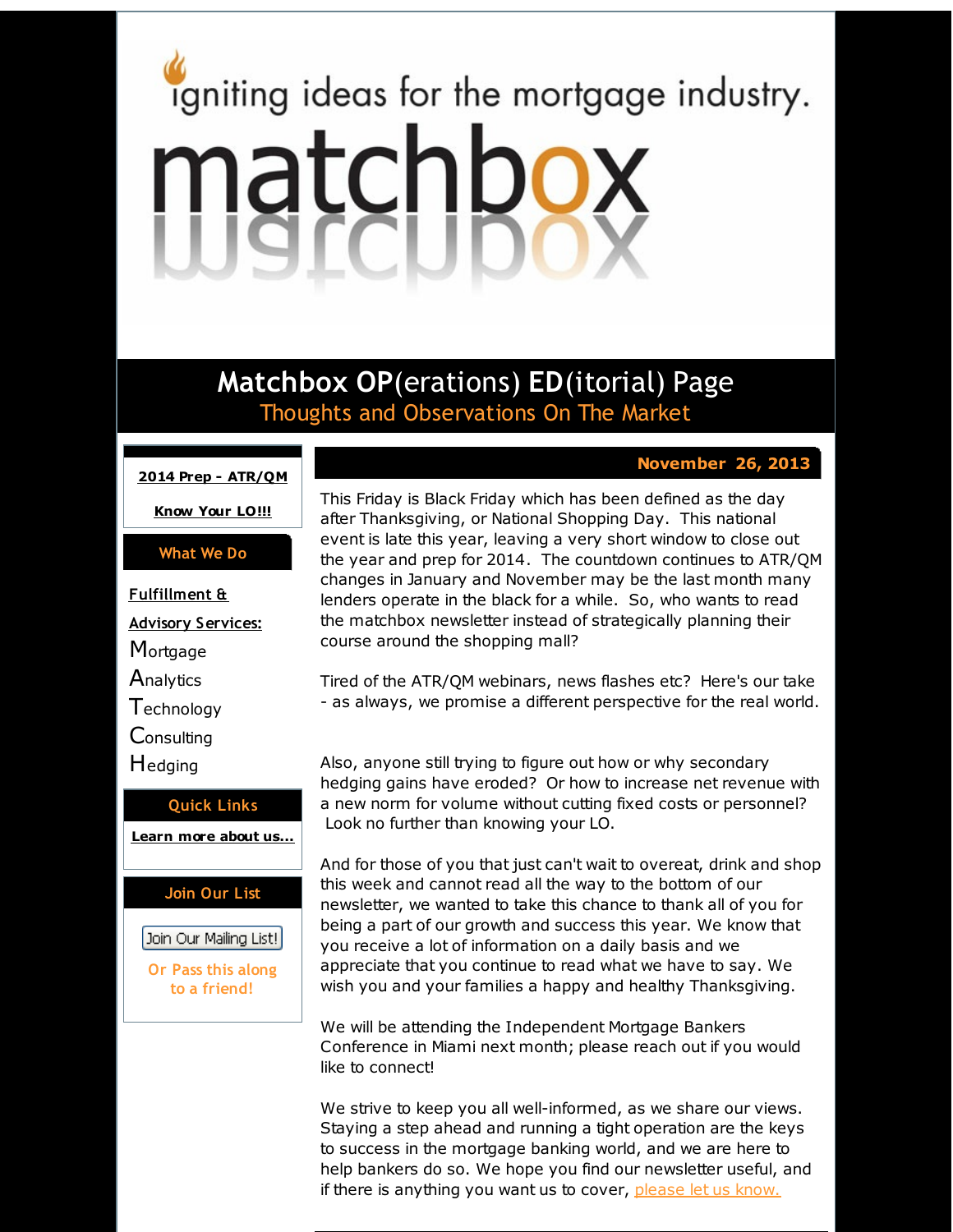### **Are Your REALLY Ready For ATR/QM?**

We are not going take this time to explain the ATR/QM rules, there has been enough written about that already. What we are going to speak about is how lenders should be handling the approaching changes. Similar to the months leading up to the Loan Officer Compensation changes a few years back, we are seeing firms approach the coming regulations in a variety of ways. Some have their plans confirmed and are just waiting to implement, some are asking what everyone else is doing and others are still hoping that things will get delayed and have yet to do much of anything. We are strongly advising that all lenders come up with a real, all encompassing strategy on ATR/QM some time between holiday feasts. Too many are still asking, "What's everyone else doing?" That's scary. The changes are real and are not to be taken lightly. They are also not ones that should be interpreted in a very liberal fashion until someone gets fined and then look to make real updates. Policies and procedures need to be stress-tested and pass the "sniff" test. Plans should be well documented, allowing lenders to confidently present the ATR/QM strategy to others. To that point, here are the items every lender should have in place over the next 30 days:

-**LOS updates:** Most LOS's should have their QM updates released already and ready for testing. Encompass did so in early November and if anyone needs assistance in interpreting please let us know. Compliance, Secondary, and Closing departments should understand the LOS's capability of supporting and documenting the ATR/QM and build policies and procedures around them.

**-Fees:** How will lenders manage the 3% max? Have wholesale comp policies been revised? How will wholesale and lender "junk" fees play a role? Have an affiliated business? What impact will their fees have and how will they be incorporated? How will bonafide discount points be documented and managed? We're pretty confident that a lenders definition will vary from investors. Have these fees been stress-tested? What's the policy for loans above the 3%? Who's getting cut first? Secondary margins beware!!!

And since purchase transactions are the future, so are seller credits. This begs the question of accounting for sellers concessions and itemizing the charges as finance charges or non finance charges. This all needs to be part of implementing corporate policy via accurate disclosures, closing documents, and loan level documentation.

**-Investors:** As we all know, everyone has a different interpretation and risk tolerance. Anyone lending in NY with the wonderful subprime testing knows how this game can play out. Great, more overlays. Perspective on DTI, 3% calculations, rebuttal presumption,...not to mention post-closing updates/revisions kicking loans out of QM need to be fully understood to limit risk and accurately shape policies and execution strategies. Not only will interpretations differ, but so will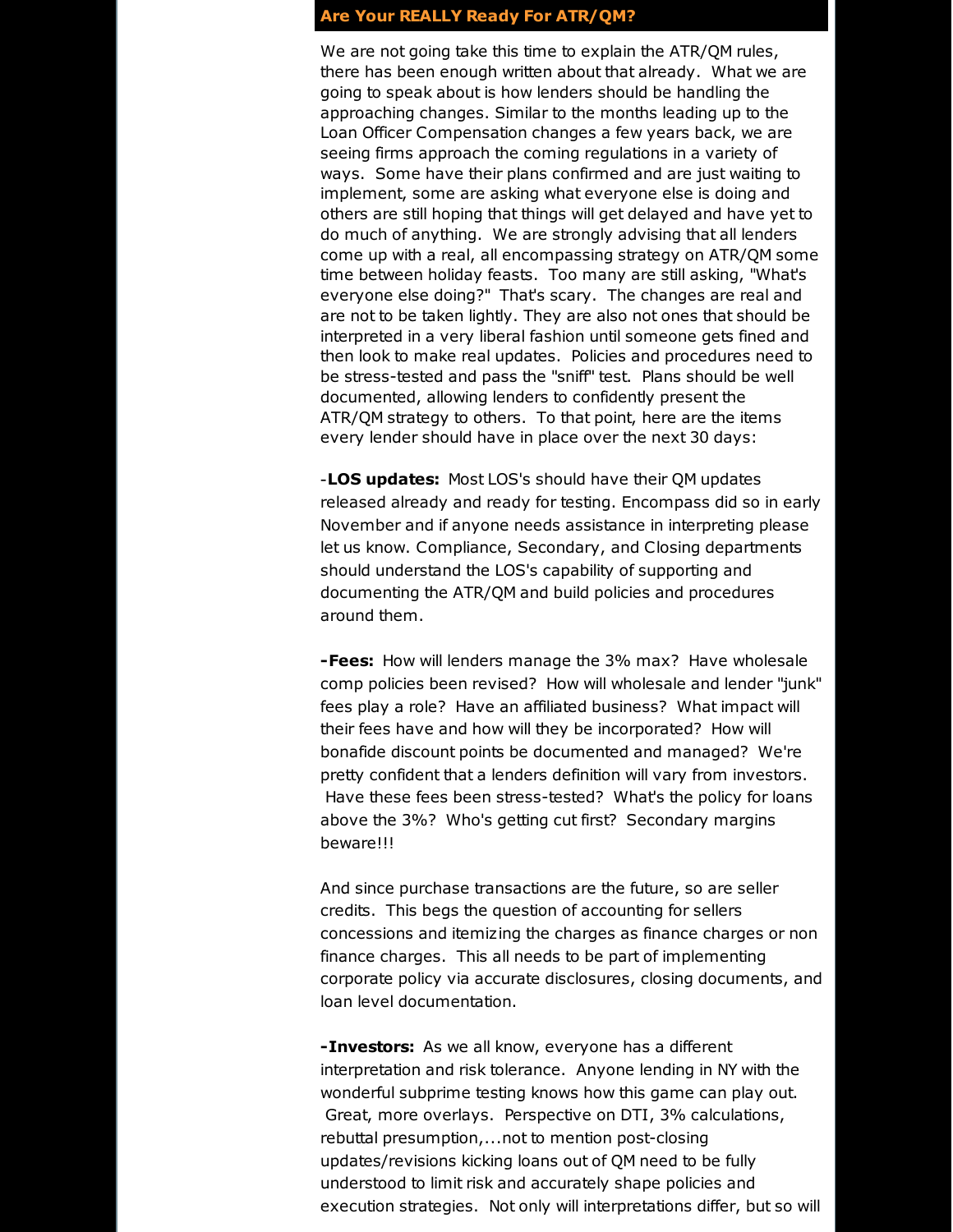documentation requirements.

And of course everyone wants to know what investor will buy non-QM loans and/or what will come of jumbo loan guidelines moving forward. Secondary departments better have a few outlets and appreciate the exposure of hedging and delegated underwriting strategies.

-**Documentation:** ATR/QM policies & procedures should be fully documented and added to the CMS. What's a CMS? You haven't been reading our newsletters have you? In addition to documenting policies, loan level documentation and testing should be stored in every file - we know investors, agencies and auditors will be on the hunt.

-**Training:** Every employee should understand these updates and receive at least a few hours of training on corporate implementation. Does five hours of training sound like a lot? We get to visit with lenders every day and between daily birthday celebrations and kitchen talk of the latest Miley Cyrus embarrassment, we can honestly say that everyone right now has 60-90 minutes per week to learn about these significant industry changes. If processing or post closing has spent more time on attending birthday parties than ATR/QM training, there's a significant issue. Every department from origination to post closing should understand the new rules as they will have an impact on all!

-**Third party vendors:** Every LOS, PPE, document providers, compliance software, etc., has made significant functionality upgrades over the last 30 days. If they haven't there is reason to be nervous. Take the time to ensure that third party vendors are leveraged for efficiency and documentation. Their interpretation of the new rules should not conflict with yours.

# **Hey 2ndary - Know Your LO!!!**

We have seen tremendous rate/pricing volatility since June and many Secondary Managers and owners have been looking to answer two questions...How and why did my hedging execution take such a hit? and How can we get back to black (i.e. profitability?) Margins and volume are too low and staffing levels have already been cut razor thin. What's missing? The answer for some, at least partially, is really knowing your Loan Officers and Branches. It's truly a matter of Secondary understanding it's pipeline.

Most hedging strategies rely heavily on pull-through. So much modeling and careful care is given to historical performance, and data integrity and how it will be used to forecast the future pipeline. Well, we haven't seen volatility like this in a long while. The volatility isn't just in the markets, it's in the workforce too. We haven't seen streams of LO's and Branches leaving / joining lenders in droves like this since 2008.

Are pipelines reliable if LO's are actively seeking other employment?